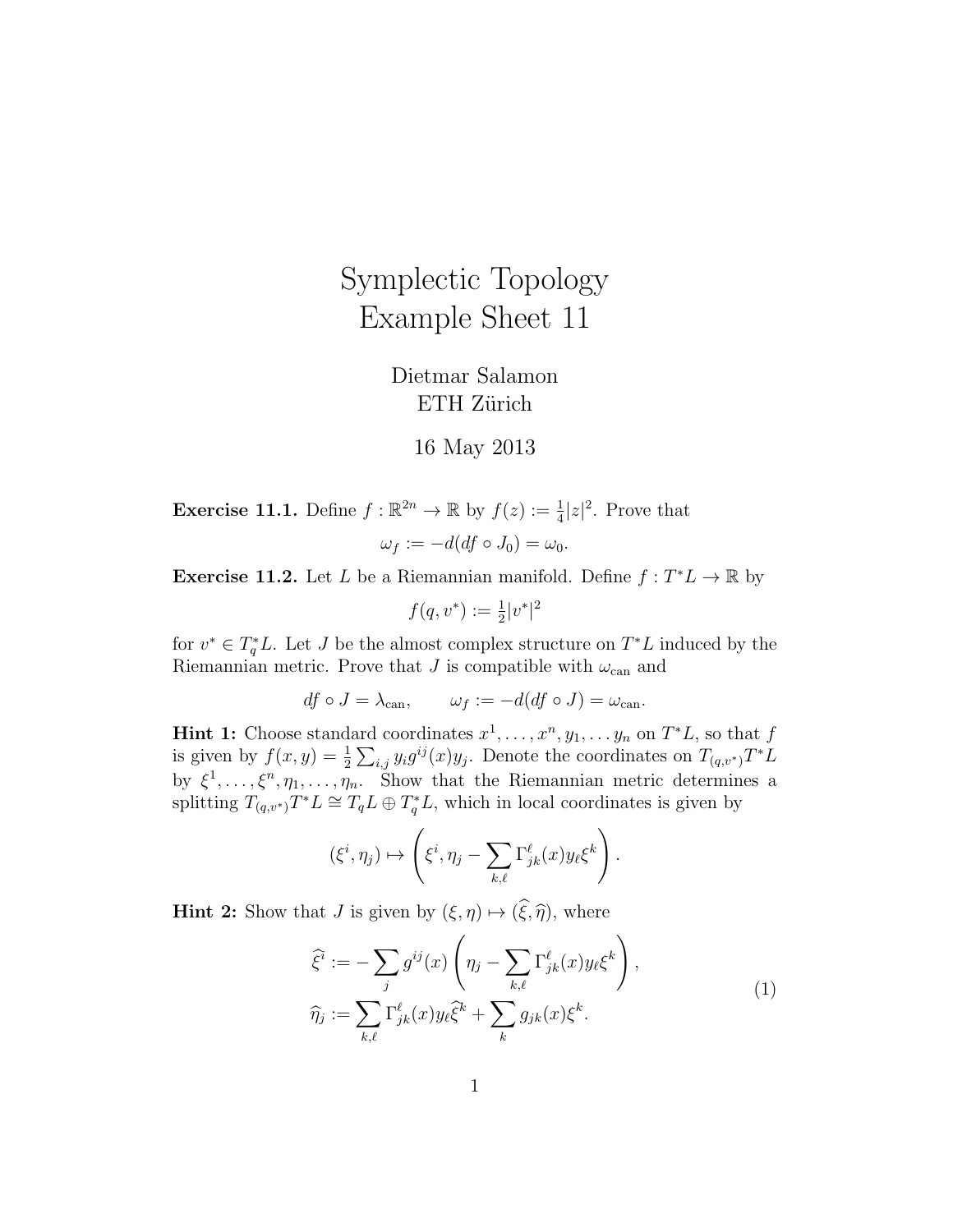**Exercise 11.3.** Let  $(M, \omega)$  be symplectically aspherical and consider the product  $\tilde{M} := M \times M$  with the symplectic form  $\tilde{\omega} := pr_2^* \omega - pr_1^* \omega$ . Prove that

$$
\int_{\mathbb{D}} v^* \widetilde{\omega} = 0
$$

for every smooth map  $v : \mathbb{D} \to \widetilde{M}$  (on the closed unit disc  $\mathbb{D} \subset \mathbb{C}$ ) with boundary values in the diagonal  $\Delta := \{(p, p) | p \in M\} \subset \widetilde{M}$ .

**Exercise 11.4.** Let  $(M, \omega)$  be a symplectic manifold without boundary, let  $[0,1] \times M \to \mathbb{R} : (t,p) \mapsto H_t(p)$  be a compactly supported time-dependent smooth Hamiltonian function, let  $[0, 1] \times M \to M : (t, p) \mapsto \psi_t(p)$  be the Hamiltonian isotopy generated by  $H_t$  via

$$
\partial_t \psi_t = X_t \circ \psi_t, \qquad \psi_0 = \text{id}, \qquad \iota(X_t)\omega = dH_t,\tag{2}
$$

and let  $L \subset M$  be a Lagrangian submanifold. Prove that  $\psi_t(L) = L$  for all t if and only if  $H_t|_L$  is constant for every t.

**Exercise 11.5.** Let L be a closed manifold and let  $\Lambda \subset T^*L$  be a compact exact Lagrangian submanifold and choose a compactly supported smooth function  $H: T^*L \to \mathbb{R}$  such that

$$
(\lambda_{\text{can}} + dH)|_{\Lambda} = 0.
$$

For  $t \in \mathbb{R}$  define  $\Lambda_t \subset T^*L$  and  $H_t: T^*L \to \mathbb{R}$  by

$$
\Lambda_t := \left\{ (q, e^t v^*) \, | \, (q, v^*) \in \Lambda \right\}, \qquad H_t(q, v^*) := e^t H(q, e^{-t} v^*).
$$

Let  $\{\psi_t\}_{t\in\mathbb{R}}$  be the Hamiltonian isotopy generated by  $H_t$  via (2). Prove that  $\psi_t(\Lambda) = \Lambda_t$  for every  $t \in \mathbb{R}$ .

Exercise 11.6. Show that the formula

$$
\phi(s+{\bf i}t):=\frac{e^{\pi(s+it}-{\bf i}}{e^{\pi(s+it}+{\bf i})}
$$

defines a holomorphic diffeomorphism from the strip  $\mathbb{S} := \mathbb{R} + i[0,1]$  to the twice punctured disc  $\mathbb{D} \setminus \{\pm 1\}.$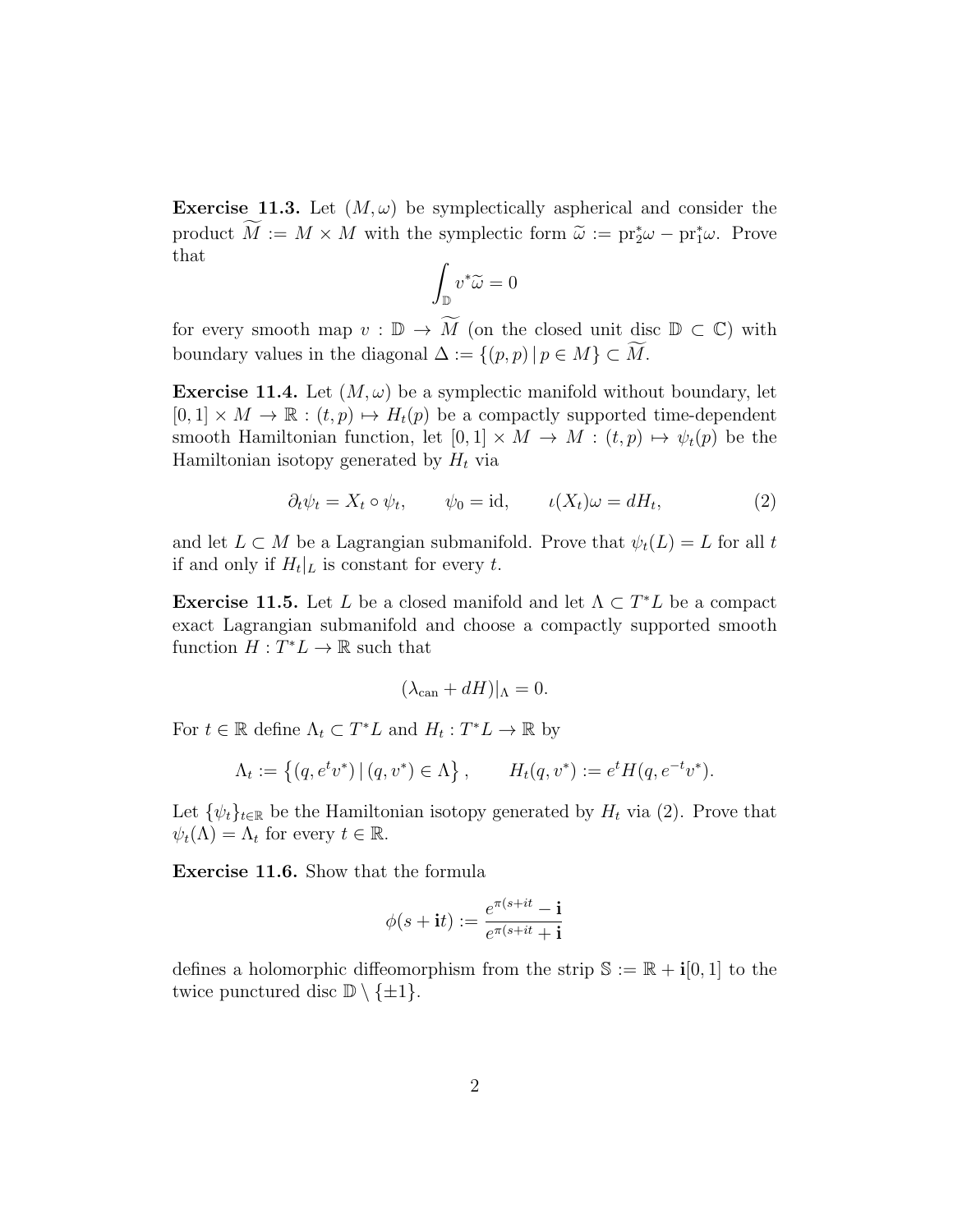**Exercise 11.7.** Let  $(M, \omega)$  be a symplectic manifold, let  $L \subset M$  be a Lagrangian submanifold, and let  $F_{s,t}ds + G_{s,t}dt \in \Omega^1(\mathbb{D}, \Omega^0(M))$ . Define

$$
\widetilde{M} := \mathbb{D} \times M, \qquad \widetilde{L} := S^1 \times L,
$$

and

$$
\widetilde{\omega} := \omega - d^{\widetilde{M}}(Fds - Gdt) + cds \wedge dt.
$$

Prove that L is a Lagrangian submanifold of  $(M, \tilde{\omega})$  if and only if the function

$$
\cos(\theta)G_{e^{i\theta}} - \sin(\theta)F_{e^{i\theta}} : M \to \mathbb{R}
$$

is constant on L for every  $\theta \in \mathbb{R}$ .

**Exercise 11.8.** Let  $\{X_t\}_{0 \le t \le 1}$  be a smooth family of vector fields on a compact Riemannian manifold M and let  $x_{\nu} : [0, 1] \to M$  be a sequence of smooth functions such that

$$
\lim_{\nu \to \infty} \int_0^1 |\dot{x}_{\nu}(t) - X_t(x_{\nu}(t))|^2 dt = 0.
$$

Prove that there exists a subsequence  $x_{\nu_i}$  which converges uniformly, and weakly in thw  $W^{1,2}$ -topology, to a solution  $x : [0,1] \to M$  of the differential equation

$$
\dot{x}(t) = X_t(x(t)).
$$

**Hint:** Embed  $M$  into some Euclidean space and use Arz $\acute{e}$ la–Ascoli and Banach–Alaoglu.

**Exercise 11.9.** Assume the moduli space  $\mathcal{M}(A, J)/G$  (of all J-holomorphic spheres with values in a closed almost complex manifold  $(M, J)$ , representing the homology class  $A \in H_2(M; \mathbb{Z})$ , modulo the action of  $G := PSL(2, \mathbb{C})$  is compact and that every element of  $\mathcal{M}(A, J)$  is injective. Define

$$
\widetilde{\mathcal{M}}_{0,k}(A,J) := \left\{ (u, z_1, \ldots, z_k) \in \mathcal{M}(A,J) \times (S^2)^k \, | \, z_i \neq z_j \text{ for } i \neq j \right\}.
$$

The reparametrization group  $G = PSL(2, \mathbb{C})$  acts on the space  $\widetilde{\mathcal{M}}_{0,k}(A, J)$  by  $\phi^*(u, z_1, \ldots, z_k) := (u \circ \phi, \phi^{-1}(z_1), \ldots, \phi^{-1}(z_k))$  for  $\phi \in G$ . Denote the quotient space by  $\mathcal{M}_{0,k}(A, J) := \widetilde{\mathcal{M}}_{0,k}(A, J)/G$  and consider the evaluation map  $ev_J: \mathcal{M}_{0,k}(A, J) \to M^k \backslash \Delta$  given by  $ev_J([u, z_1, \ldots, z_k]) := (u(z_1), \ldots, u(z_k)),$ where  $\Delta := \{(p_1, \ldots, p_k) \in M^k \mid p_i \neq p_j \text{ for } i \neq j\}$  denotes the *fat diagonal*. Prove that ev<sub>J</sub> is proper, i.e. the preimage of a compact subset of  $M^k \setminus \Delta$  is compact. Deduce that the image of ev<sub>J</sub> is a closed subset of  $M^k \setminus \Delta$  (in the relative topology).